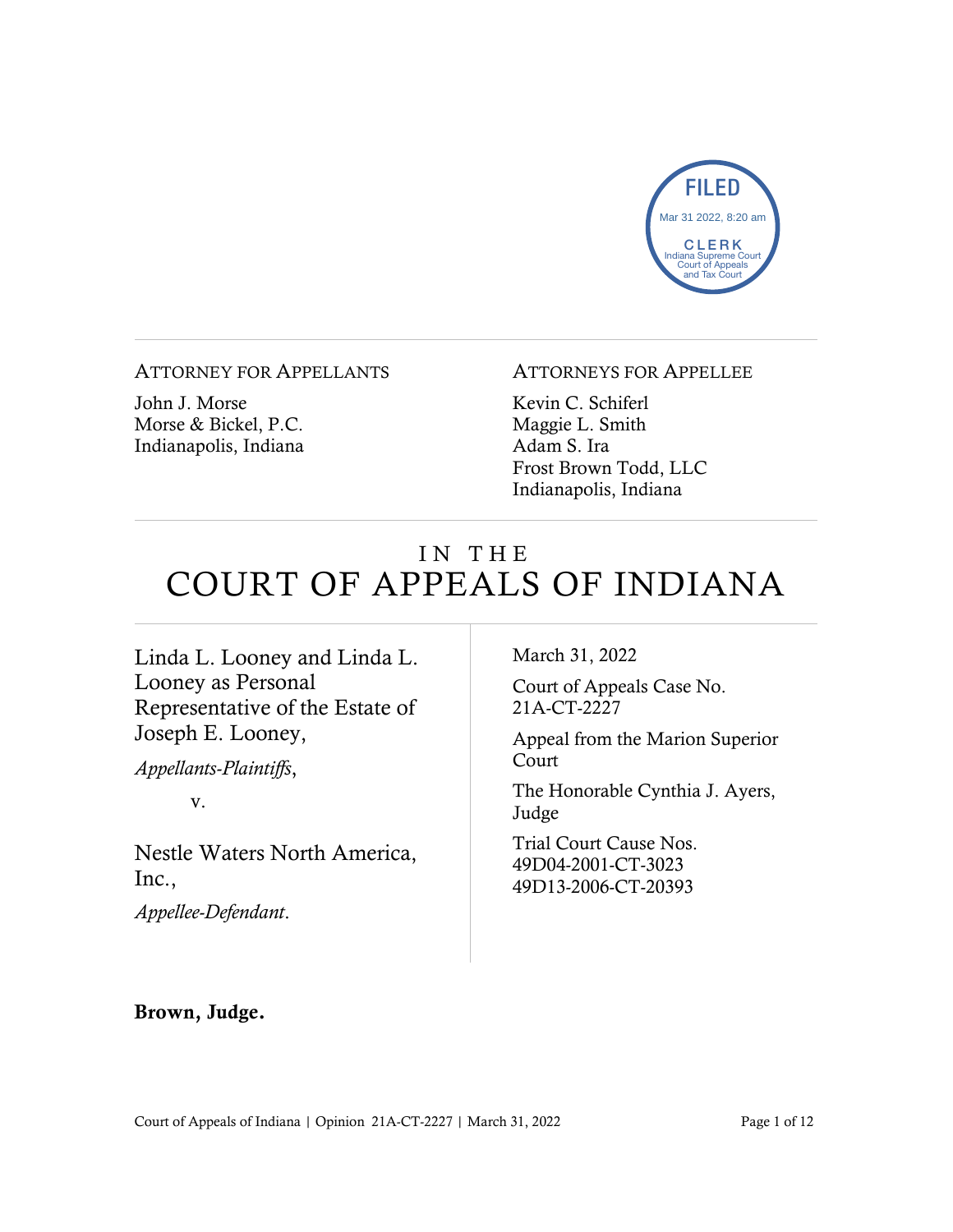[1] Linda L. Looney ("Linda") and Linda L. Looney as Personal Representative of the Estate of Joseph E. Looney (the "Estate," and Linda and the Estate, together, "Plaintiffs") appeal the trial court's entry of summary judgment in favor of Nestle Waters North America, Inc. ("Nestle"). We affirm.

## *Facts and Procedural History*

- [2] At approximately 4:56 a.m. on June 22, 2018, Joseph Looney ("Joseph") was driving to work when his vehicle was struck by a vehicle operated by Aaron Henry, who was intoxicated. Joseph died as a result of his injuries. Henry had left his workplace at Nestle approximately fifteen minutes before the collision.
- [3] On January 22, 2020, Plaintiffs filed a complaint against Henry under cause number 49D04-2001-CT-3023 ("Cause No. 3023"). In June 2020, Plaintiffs filed an amended complaint naming Henry and Nestle as defendants. Plaintiffs filed a Second Amended Complaint naming Henry, Nestle, and Allstate Property and Casualty Insurance Company ("Allstate") as defendants.<sup>[1](#page-1-0)</sup> Plaintiffs alleged that Henry was intoxicated and failed to control his vehicle, causing it to go off the roadway, strike the edge of the sidewalk, go airborne, and strike Joseph's vehicle, resulting in Joseph's death. They alleged that, immediately prior to said time and place, Henry was working at Nestle, where

<span id="page-1-0"></span><sup>&</sup>lt;sup>1</sup> According to the trial court's September 17, 2021 order, Plaintiffs also filed a complaint against Nestle under cause number 49D13-2006-CT-20393 asserting the same causes of action. The chronological case summary ("CCS") under Cause No. 3023 indicates that Nestle filed a "Motion to Consolidate for Purposes of Pre-Trial Proceedings, Discovery, and Trial" and that, on August 20, 2020, the court issued an "Order of Consolidation." Appellant's Appendix Volume II at 8.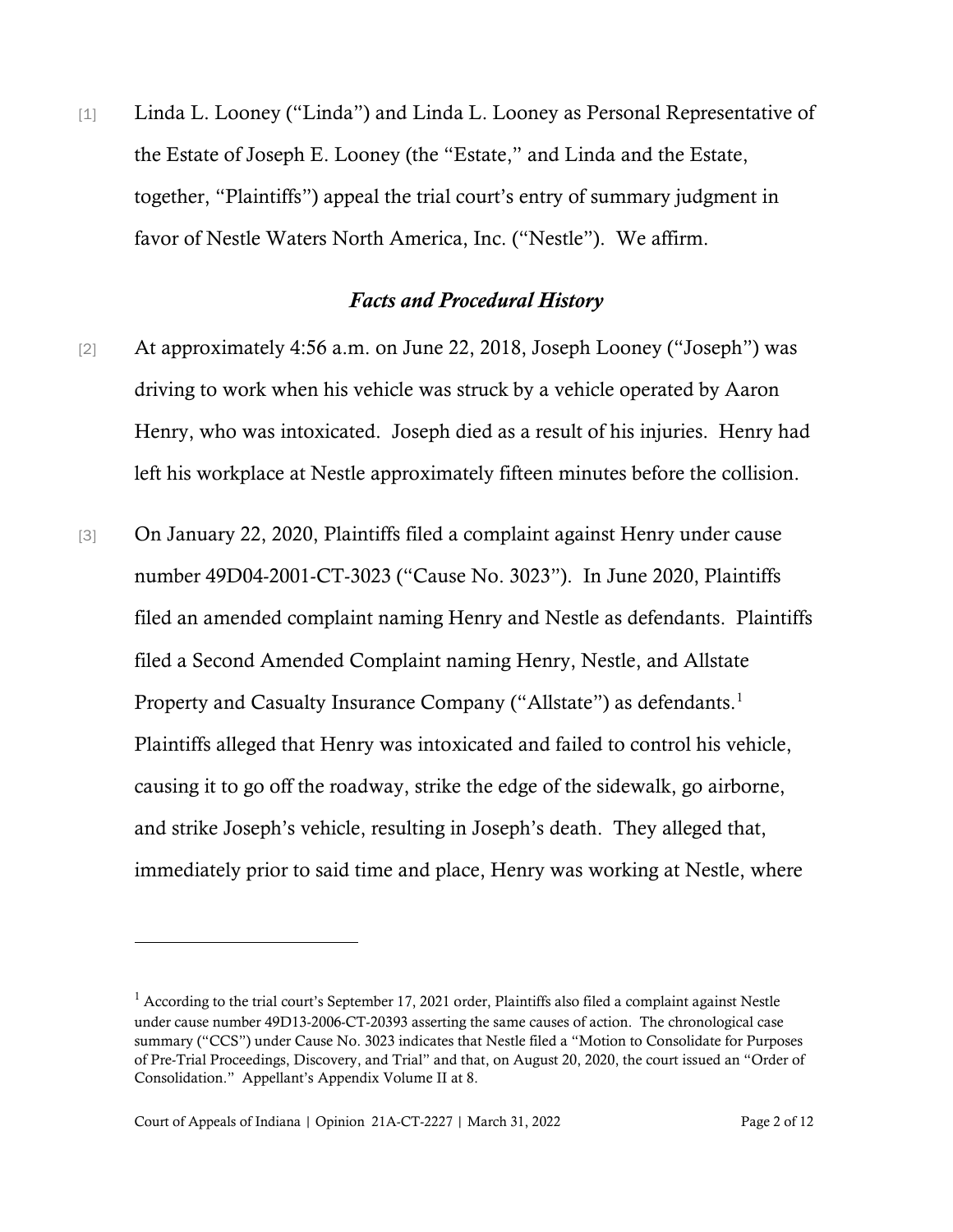he consumed intoxicating liquor. Plaintiffs alleged in part that Henry was acting within the scope of his employment and, accordingly, Nestle was vicariously liable for the negligent acts and omissions of Henry under the doctrine of respondeat superior. They alleged that Nestle breached its duty of care owed to Joseph when it allowed Henry to consume intoxicating liquors on its premises and then allowed him to operate his vehicle. Plaintiffs further alleged Nestle was negligent in hiring, training, retaining, and supervising Henry. The complaint also raised a loss of consortium claim on behalf of Linda. Henry filed an answer on July 15, 2020. Allstate was dismissed on November 13, 2020. Henry was dismissed on February 9, 2021.

- [4] On February 16, 2021, Nestle filed a motion for summary judgment and designated evidence. It included Plaintiffs' answers to interrogatories, Henry's answer, the chronological case summary ("CCS") from cause number 49G05- 1806-F4-20685 ("Cause No. 685"), its responses to Plaintiffs' requests for production including its Drug and Alcohol Policy, and its answers to interrogatories.
- [5] Plaintiffs stated, in an interrogatory answer, that Joseph left home around 4:30 a.m. on June 22, 2018, he was sitting at a red light heading north at Emerson Avenue and Interstate 465 when his vehicle was struck at 4:56 a.m., and that he was going in to work an hour earlier than his normal shift to work overtime. In another interrogatory answer, Plaintiffs stated:

[Henry] clocked out from his shift at Nestle at 4:40 a.m. on June 22, 2018. The car accident described in the Complaint occurred at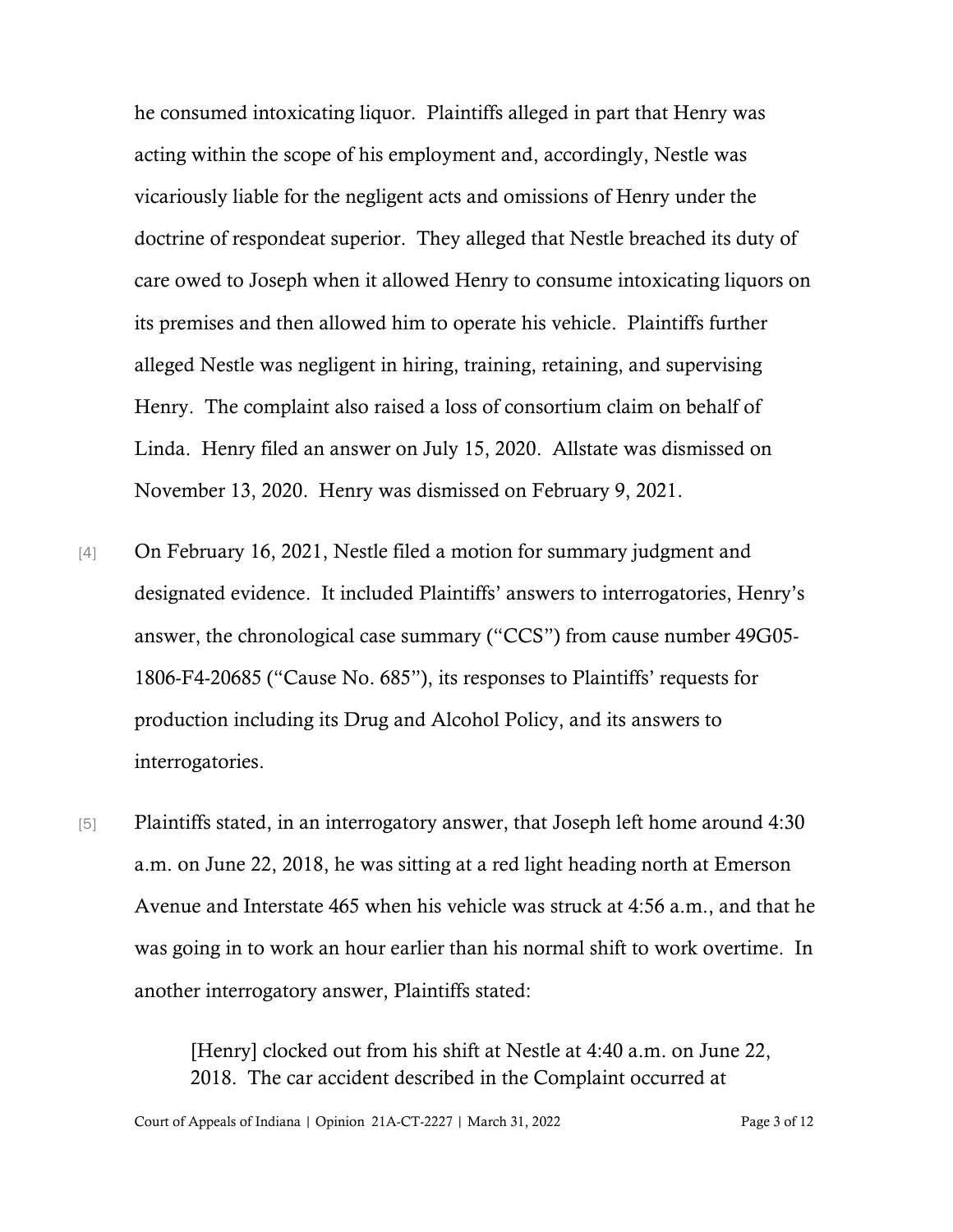approximately 4:55 a.m., just fifteen minutes after Mr. Henry clocked out from work. Mr. Henry's shift at Nestle was not scheduled to be over until 6:30 a.m., but he left work early. At 7:44 a.m., Mr. Henry's blood alcohol content was measured at .286. Mr. Henry admitted to having a verbal disagreement with a Nestle co-worker and drinking on the Nestle premises before the accident.

Appellants' Appendix Volume II at 91. In his answer, Henry admitted that he consumed alcohol prior to the accident.

- [6] The CCS for Cause No. 685 indicates the State filed a charging information against Henry on June 26, 2018, that Henry pled guilty in February 2020 pursuant to a plea agreement to operating a motor vehicle with an alcohol concentration equivalent ("ACE") of .15 or more causing the death of another person as a level 4 felony, and that he was sentenced to ten years with three years suspended.
- [7] The designated Nestle Drug and Alcohol Policy states: "Being under the influence of alcohol or illegally used drugs while on Company property, in Company vehicles, or while performing Company business, is prohibited." *Id*. at 119. It states: "Additionally, the consumption of alcohol on both Company property (owned or leased) or during working hours is prohibited." *Id*. It also states: "Except as otherwise provided in this Policy, any violation of this Policy will result in appropriate disciplinary action, up to and including termination of employment, and appropriate legal action." *Id*.
- Court of Appeals of Indiana | Opinion 21A-CT-2227 | March 31, 2022 Page 4 of 12 [8] In response to an interrogatory to "[i]dentify the Nestle . . . employee(s) with whom Henry had any argument or disagreement with during Henry's shift,"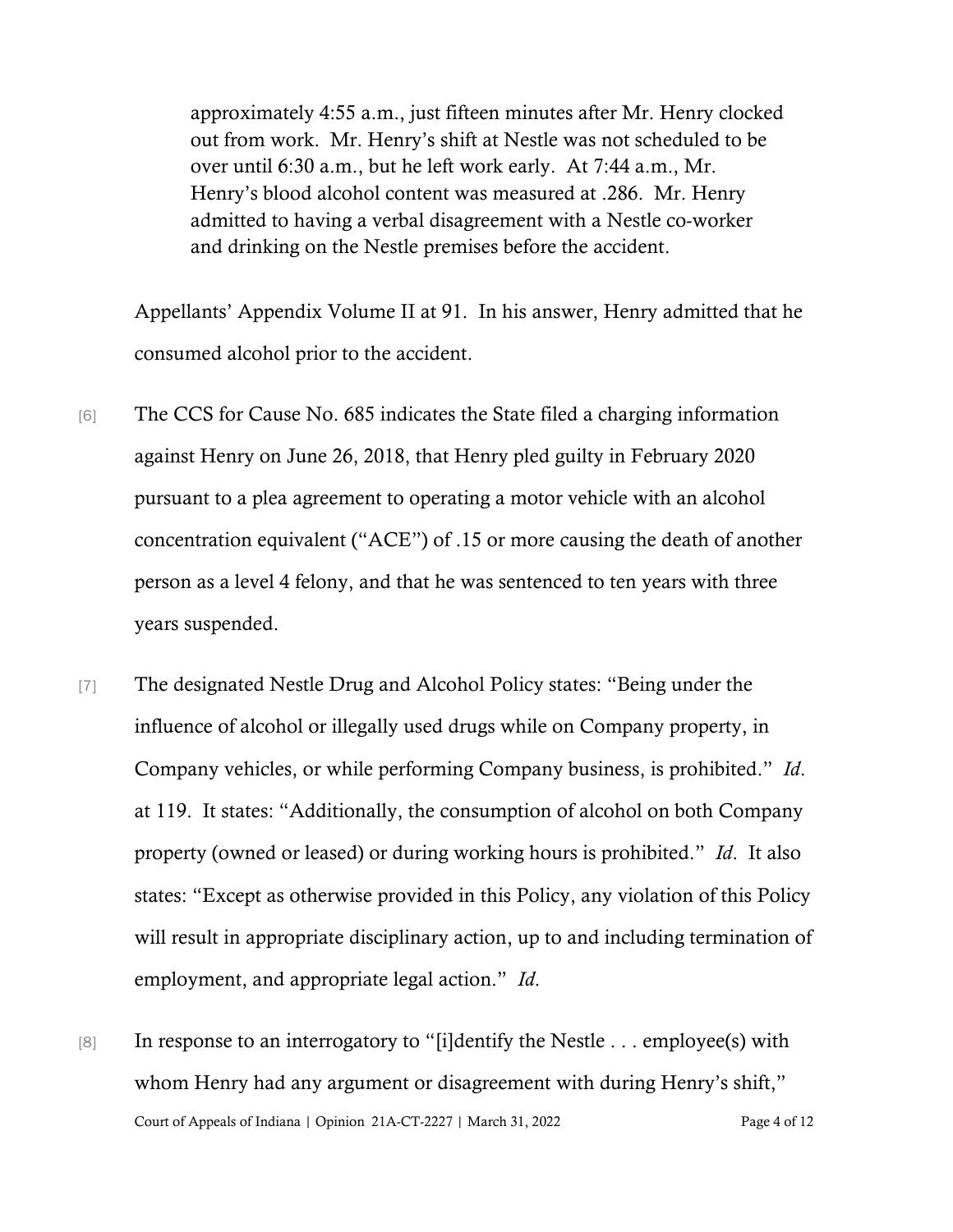Nestle stated "the incident described in Plaintiff's [sic] complaint did not occur at [its] Greenwood, Indiana facility" and that "it is unaware of any argument or disagreement involving Aaron Henry and his co-workers on the evening of June 21, 2018." *Id*. at 125-126. Nestle stated that "it has not received any warnings and/or complaints involving Aaron Henry with regard to alcohol consumption or intoxication on Nestle's property." *Id*. at 127. It further stated that "it is unaware of any warnings or complaints made to Nestle . . . regarding Aaron Henry's behavior while he was employed at Nestle's Greenwood, Indiana facility." *Id*. at 128. Nestle also stated that "it had no awareness of Aaron Henry consuming alcohol on its premises, and as such, had no awareness that Aaron Henry would operate his vehicle while intoxicated." *Id*.

[9] Looney filed a response in opposition to Nestle's summary judgment motion and designated evidence including Henry's answers to interrogatories<sup>[2](#page-4-0)</sup> and a probable cause affidavit filed in Cause No. 685. In response to an interrogatory to "[l]ist each and every alcoholic beverage you consumed on the night of the Incident, including: (a) the type and size of beverage; (b) who purchased it; (c) when and where it was purchased; (d) when and where it was consumed; and (e) at what time it was consumed," Henry stated: "(a)  $1(3.4oz)$  bottle  $/ 1(750)$ 

<span id="page-4-0"></span> $2$  The attached copy of the interrogatory answers was not signed by Henry. Nestle filed a motion to strike arguing that Henry had not signed his interrogatory answers and the answers and the probable cause affidavit contained inadmissible hearsay. Plaintiffs filed a response stating they had been unable to obtain Henry's signature on his responses to interrogatories due to the Covid-19 visitor restrictions at the correctional facility at which he was held, they were later able to obtain his signature, and that the responses signed by Henry were attached. They also argued that an affidavit which may be inadmissible in a criminal trial may be admissible on a motion for summary judgment.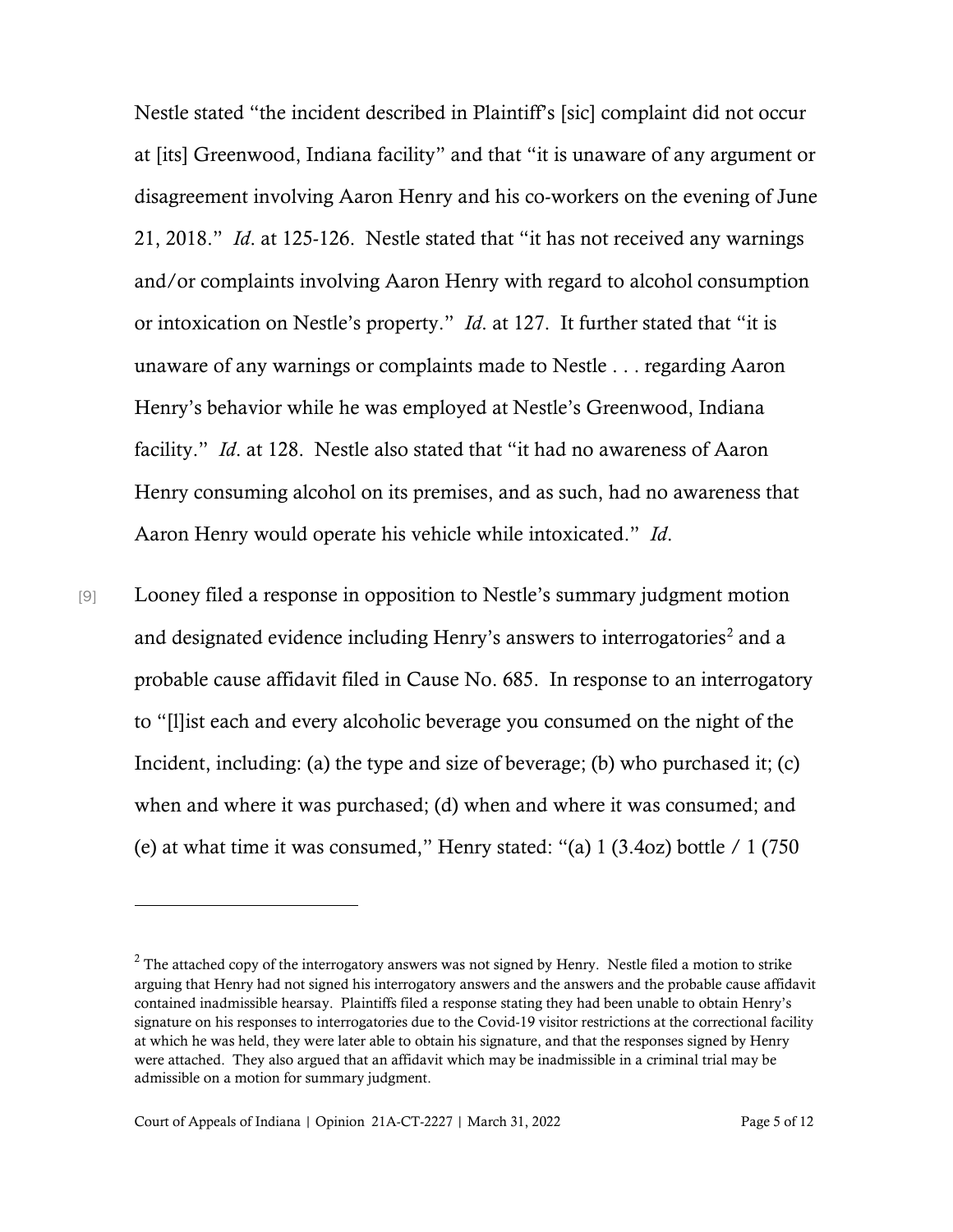ml) Smirnoff vodka (b) Aaron Henry (c) Superior Beverage Greenwood IN, on night of 06/21/2018 (d) and (e) consumed about 3 AM the morning of 06/22/2018 in vehicle during last break of work in parking lot . . . ." *Id*. at 186. In response to an interrogatory to "[e]xplain where you went and what you were doing for the eight (8) hours prior to the Incident," Henry stated: "Was at Nestle . . . Greenwood In . . . Driving forklift and had verbal disagreement with co-worker and walked away to go to car and drink travel size alcohol (3.4 oz) about midnight of 06/22/2018." *Id*. at 188.

- [10] The probable cause affidavit filed in Cause No. 685 stated that blood was drawn from Henry at 7:44 a.m. and that the Marion County Crime Lab reported that his blood contained an alcohol concentration of .286 grams of alcohol per 100 milliliters of his blood. The affidavit further stated that a witness observed Henry's vehicle "was airborne" as it went past him and struck the driver's side of Joseph's vehicle. *Id*. at 151. The affidavit also stated that a police officer at the scene of the collision could smell a strong odor of an alcoholic beverage on Henry's breath, Henry's speech was so slow and slurred that the officer could not understand him on the few occasions he replied to questions, his eyes were very red and watery, and he had a difficult time keeping his eyelids open while attempting to look at the officer.
- Court of Appeals of Indiana | Opinion 21A-CT-2227 | March 31, 2022 Page 6 of 12 [11] On August 5, 2021, the court held a hearing. On September 17, 2021, the trial court entered an order denying Nestle's motion to strike and granting its motion for summary judgment. With respect to the motion to strike, the court found that Henry re-executed his interrogatory responses and thus any error was cured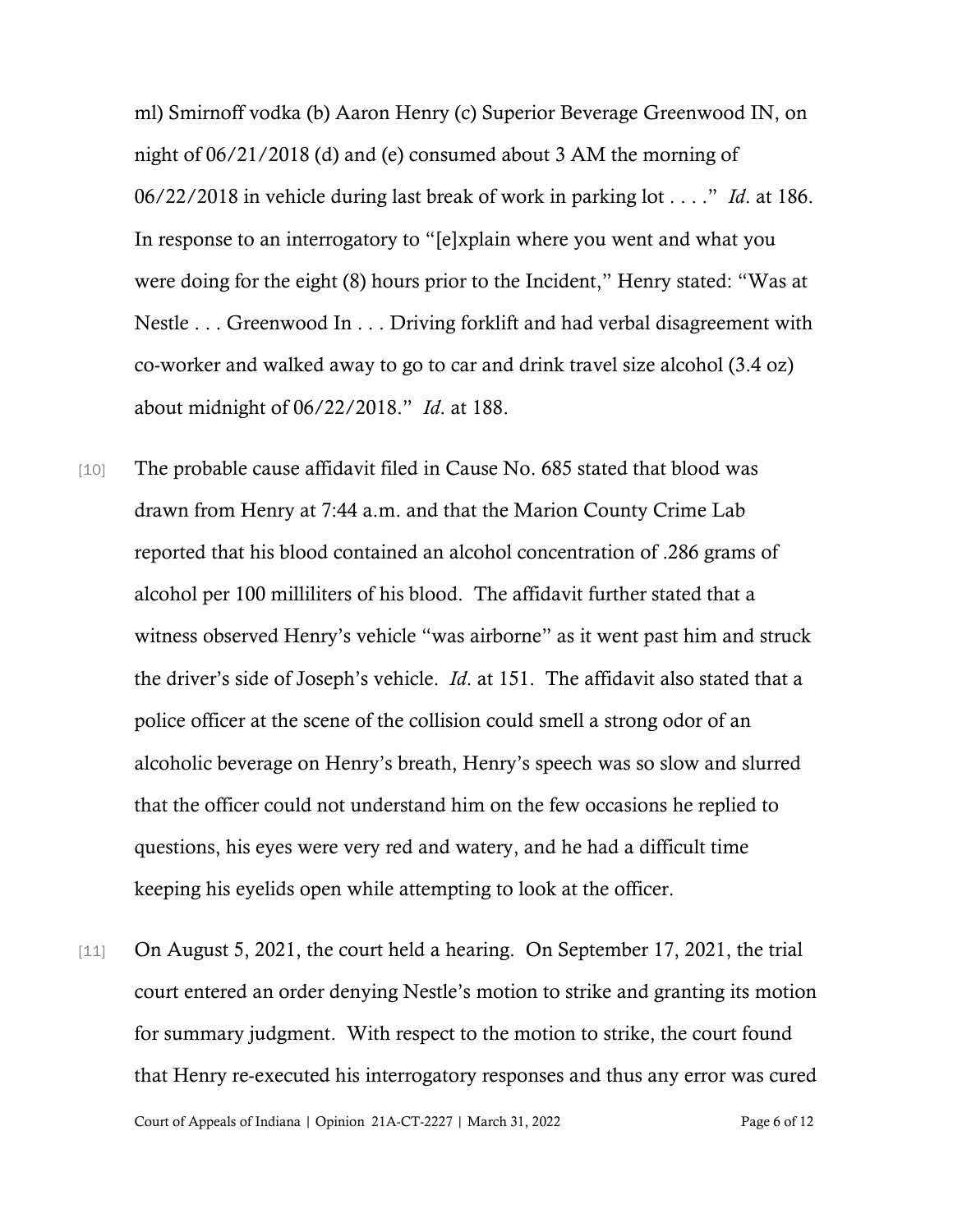and that the probable cause affidavit was admissible. $3$  The court found that summary judgment in favor of Nestle was warranted on Plaintiffs' claim that Nestle was vicariously liable for the acts or omissions of Henry. With respect to Plaintiffs' claim that Nestle was negligent in hiring, training, retaining, and supervising Henry, the court referred to Restatement (Second) of Torts, § 317, and found that Nestle did not owe a duty of care to Joseph to control Henry's secret consumption of alcohol on its premises. Further, the court noted that the foreseeability of the injurious event must also be examined and found:

In this circumstance, Nestle hired Henry to work in its Greenwood, Indiana facility. Nestle did not require that Henry drive a vehicle on public roadways as part of his duties at Nestle. He was not given a company vehicle nor was he required to do Nestle's work off premises. They did not provide alcohol to Henry while he was on Nestle's premises, such as when an employer hosts a social event with alcohol available for their employees. [T]he use or consumption of alcohol was explicitly prohibited during working hours and on company property. Because Henry's consumption of alcohol and his subsequent level of intoxication was unknown to Nestle and because the accident occurred off premises of the Greenwood, Indiana location, [Joseph] was not a reasonably foreseeable victim injured by a reasonably foreseeable harm. Nestle did not owe a duty of care to [Joseph] as a matter of law.

<span id="page-6-0"></span><sup>&</sup>lt;sup>3</sup> We note "an affidavit that would be inadmissible at trial may be considered at the summary judgment stage of the proceedings if the substance of the affidavit would be admissible in another form at trial." *Reeder v. Harper*, 788 N.E.2d 1236, 1241-1242 (Ind. 2003). To the extent the probable cause affidavit or its statement about information received from the Marion County Crime Lab constituted inadmissible hearsay, we cannot say the evidence including Henry's blood alcohol concentration would not be admissible in another form at trial. We do not disturb the court's denial of Nestle's motion to strike.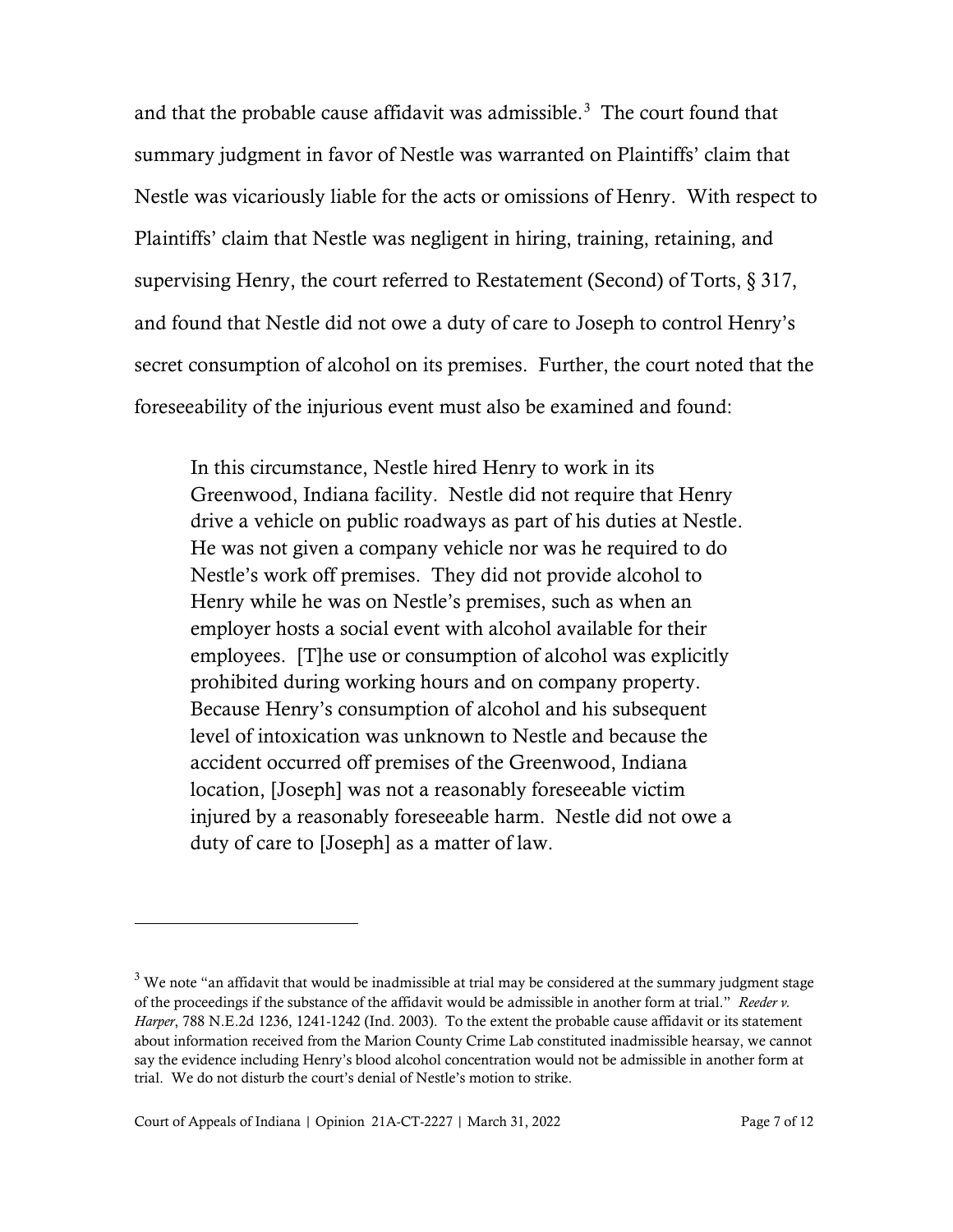*Id.* at 25. The trial court entered summary judgment in favor of Nestle on all of Plaintiffs' claims.

### *Discussion*

- [12] The issue is whether the trial court erred in entering summary judgment in favor of Nestle. Our standard of review is the same as it is for the trial court. *Manley v. Sherer*, 992 N.E.2d 670, 673 (Ind. 2013). The moving party bears the initial burden of making a prima facie showing there are no genuine issues of material fact and it is entitled to judgment as a matter of law. *Id*. If the moving party carries its burden, then the non-moving party must come forward with evidence establishing the existence of a genuine issue of material fact. *Id.* The trial court's grant of a motion for summary judgment is cloaked with a presumption of validity. *Hayden v. Franciscan Alliance, Inc.*, 131 N.E.3d 685, 690 (Ind. Ct. App. 2019), *trans. denied*.
- [13] Plaintiffs argue the trial court erred in entering summary judgment with respect to their claim that Nestle was negligent in hiring, training, retaining, and supervising Henry.<sup>[4](#page-7-0)</sup> Nestle maintains that "the uncontroverted evidence establishes [it] had no awareness of Mr. Henry surreptitiously consuming his

<span id="page-7-0"></span><sup>4</sup> Plaintiffs "do not contend that Nestle is responsible for Mr. Henry's acts under the doctrine of respondeat superior." Appellant's Brief at 11. An employer may be subject to vicarious liability for a tort committed by its employee acting within the scope of employment under the doctrine of respondeat superior. *See Barnett v. Clark*, 889 N.E.2d 281, 283-284 (Ind. 2008). "Negligent retention and supervision is a distinct tort from respondeat superior." *Cruz v. New Centaur, LLC*, 150 N.E.3d 1051, 1059 (Ind. Ct. App. 2020) (internal quotations and citations omitted).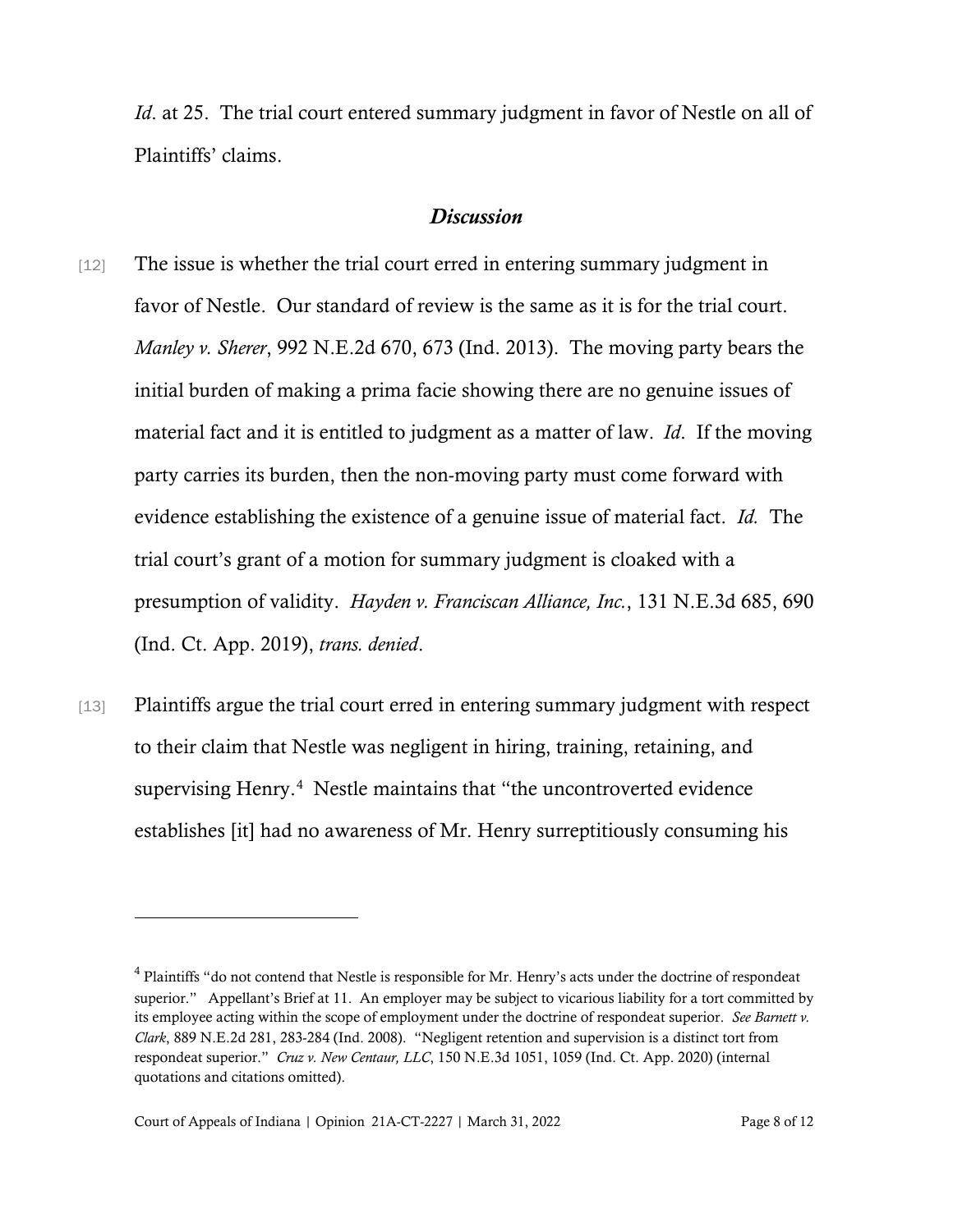own alcohol in his personal car on its premises in violation of its policy." Appellee's Brief at 12.

- [14] Negligence claims have three elements: (1) a duty owed by the defendant to the plaintiff, (2) a breach of that duty, and (3) injury to the plaintiff proximately caused by the defendant's breach. *Hayden*, 131 N.E.3d at 693. A defendant is entitled to summary judgment by demonstrating that the undisputed material facts negate at least one element of the plaintiff's claim. *Miller v. Rosehill Hotels, LLC*, 45 N.E.3d 15, 19-20 (Ind. Ct. App. 2015).
- [15] Indiana recognizes the tort of negligent hiring, retention, and supervision of an employee. *Hayden*, 131 N.E.3d at 693. Indiana has adopted the Restatement (Second) of Torts § 317 ("Section 317"), which provides:

A master is under a duty to exercise reasonable care so to control his servant while acting outside the scope of his employment as to prevent him from intentionally harming others or from so conducting himself as to create an unreasonable risk of bodily harm to them, if

(a) the servant

(i) is upon the premises in possession of the master or upon which the servant is privileged to enter only as his servant, or

(ii) is using a chattel of the master, and

(b) the master

(i) knows or has reason to know that he has the ability to control his servant, and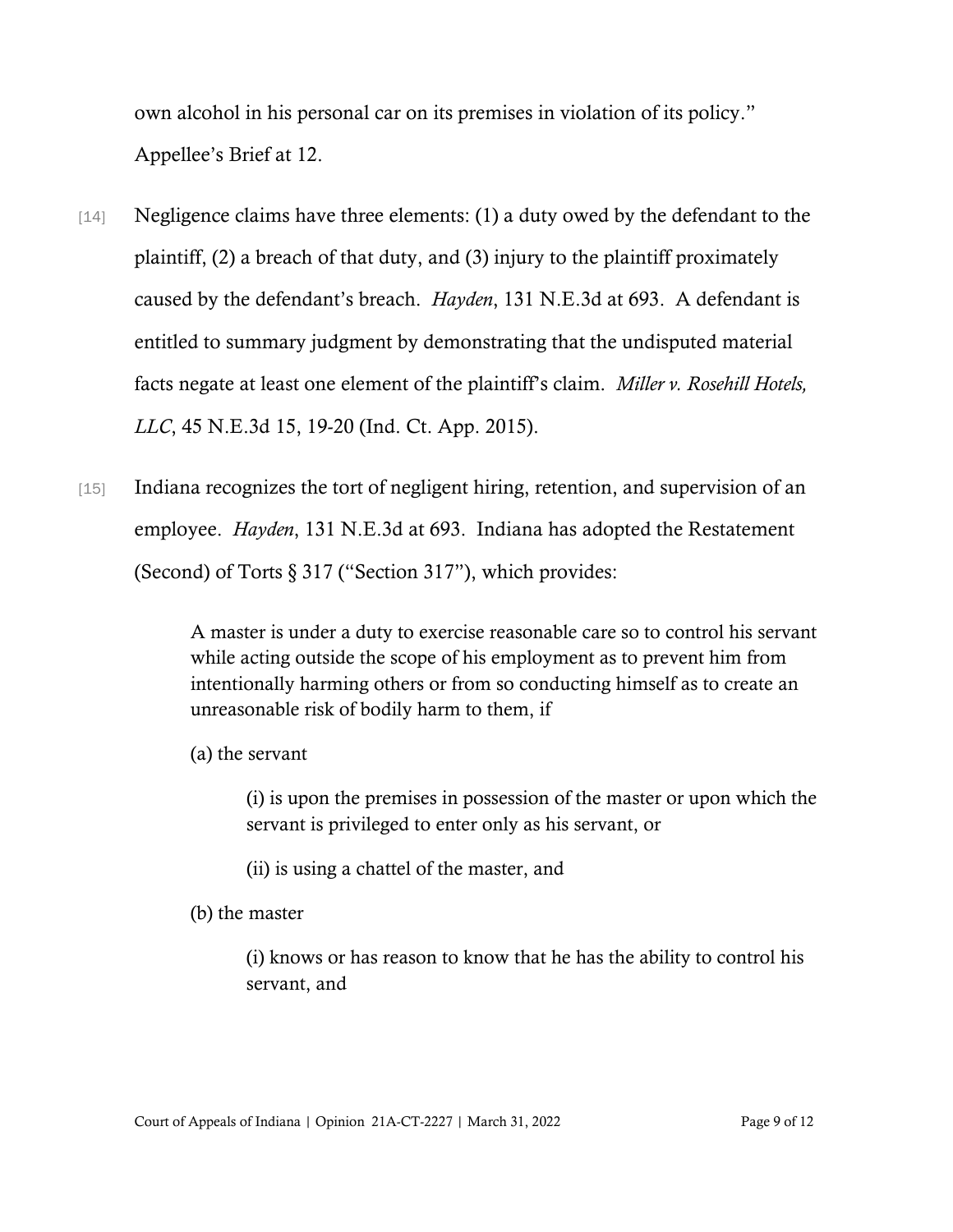(ii) knows or should know of the necessity and opportunity for exercising such control.<sup>[[5\]](#page-9-0)</sup>

- [16] The collision did not occur on Nestle's premises, and Henry was not using a chattel of Nestle. Nestle did not owe a duty to Joseph within the meaning of Section 317.
- [17] Although the specific test included in Section 317 is part of the inquiry, our analysis does not end there. *See Clark v. Aris, Inc.*, 890 N.E.2d 760, 763 (Ind. Ct. App. 2008), *trans. denied*. In addition, there are general rules and concepts surrounding the imposition of a duty that must also be satisfied. *Robbins v. Trustees of Ind. Univ.*, 45 N.E.3d 1, 12 (Ind. Ct. App. 2015) (citing *Clark*, 890 N.E.2d at 763). In determining whether to impose a duty of care, three factors must be considered: (1) the relationship between the parties, (2) the reasonable foreseeability of harm to the person injured, and (3) public policy concerns. *Id.* (citing *Clark*, 890 N.E.2d at 763 (citing *Webb v. Jarvis*, 575 N.E.2d 992, 995 (Ind. 1991))). Imposition of a duty is limited to those instances where a reasonably foreseeable victim is injured by a reasonably foreseeable harm. *Id.* (citing *Clark*,

<span id="page-9-0"></span><sup>5</sup> Comment b. to Section 317 provides in part:

<sup>[</sup>T]he master as such is under no peculiar duty to control the conduct of his servant while he is outside of the master's premises, unless the servant is at the time using a chattel entrusted to him as servant. Thus, a factory owner is required to exercise his authority as master to prevent his servants, while in the factory yard during the lunch hour, from indulging in games involving an unreasonable risk of harm to persons outside the factory premises. He is not required, however, to exercise any control over the actions of his employees while on the public streets or in a neighboring restaurant during the lunch interval, even though the fact that they are his servants may give him the power to control their actions by threatening to dismiss them from his employment if they persist.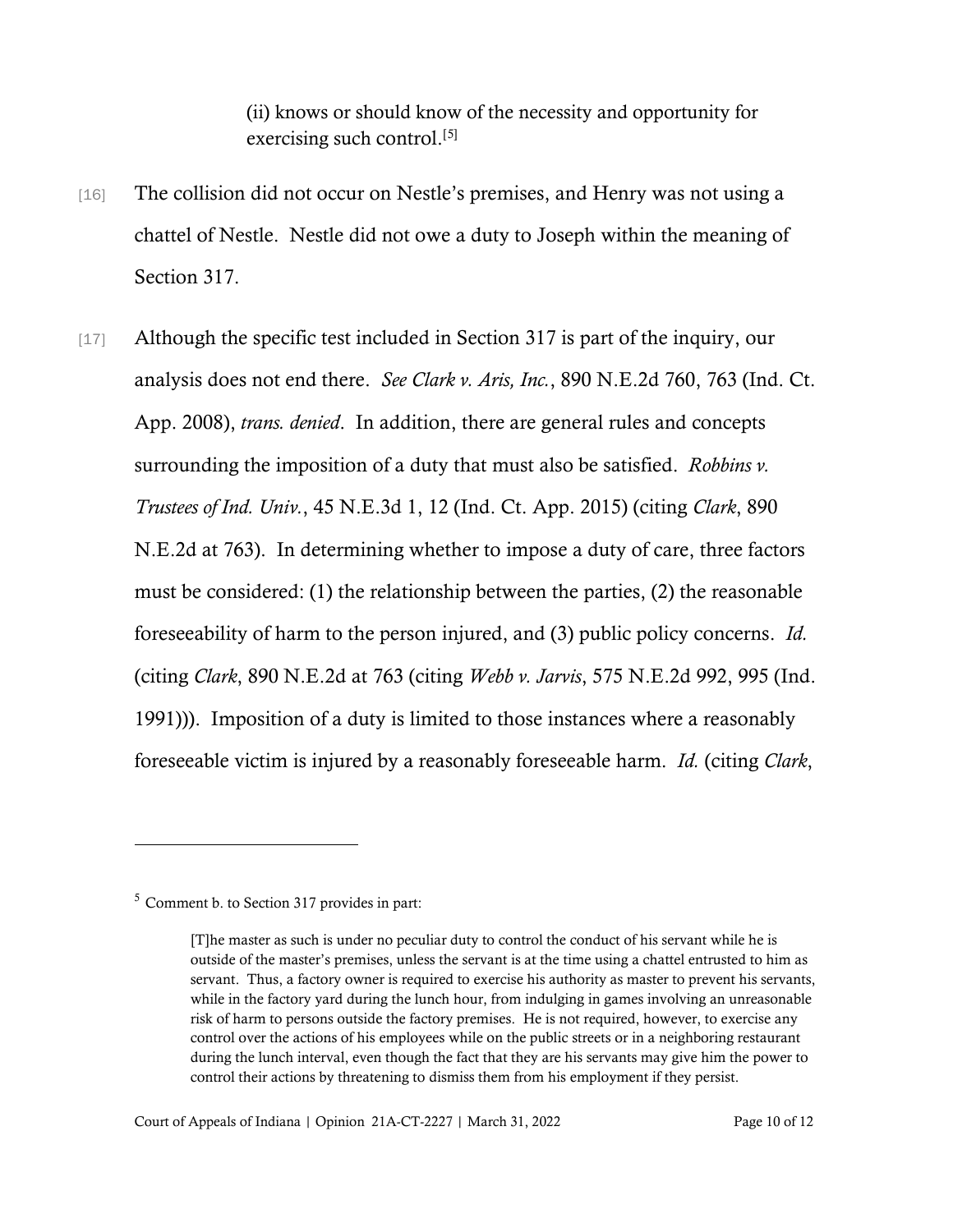890 N.E.2d at 764 (citing *Webb,* 575 N.E.2d at 995)). Whether a duty exists is ordinarily a question of law. *Id*.

- [18] "When foreseeability is part of the duty analysis . . . foreseeability is a general threshold determination that involves an evaluation of (1) the broad type of plaintiff and (2) the broad type of harm." *Rogers v. Martin*, 63 N.E.3d 316, 325 (Ind. 2016). "[T]his foreseeability analysis should focus on the general class of persons of which the plaintiff was a member and whether the harm suffered was of a kind normally to be expected—without addressing the specific facts of the occurrence." *Id.* "[T]his analysis comports with the idea that the courts will find a duty where, in general, reasonable persons would recognize it and agree that it exists.'" *Id.* (citation and internal quotations omitted).
- [19] Here, the designated evidence establishes that Henry clocked out at 4:40 a.m., drove his vehicle while intoxicated, and struck Joseph's vehicle at approximately 4:56 a.m. Henry was intoxicated and pled guilty to operating a motor vehicle with an ACE of .15 or more causing the death of another person as a level 4 felony. The court found Nestle did not require that Henry drive a vehicle on public roadways, give him a company vehicle, or provide him with alcohol. Henry indicated that he walked to his vehicle to consume a "travel size alcohol (3.4 oz) about midnight" and that he consumed vodka "about 3 AM the morning of 06/22/2018 in vehicle during last break of work in parking lot." Appellant's Appendix Volume II at 186, 188. Nestle had a written Drug and Alcohol Policy which prohibited being under the influence of alcohol while on its property or while performing company business and which prohibited the

Court of Appeals of Indiana | Opinion 21A-CT-2227 | March 31, 2022 Page 11 of 12